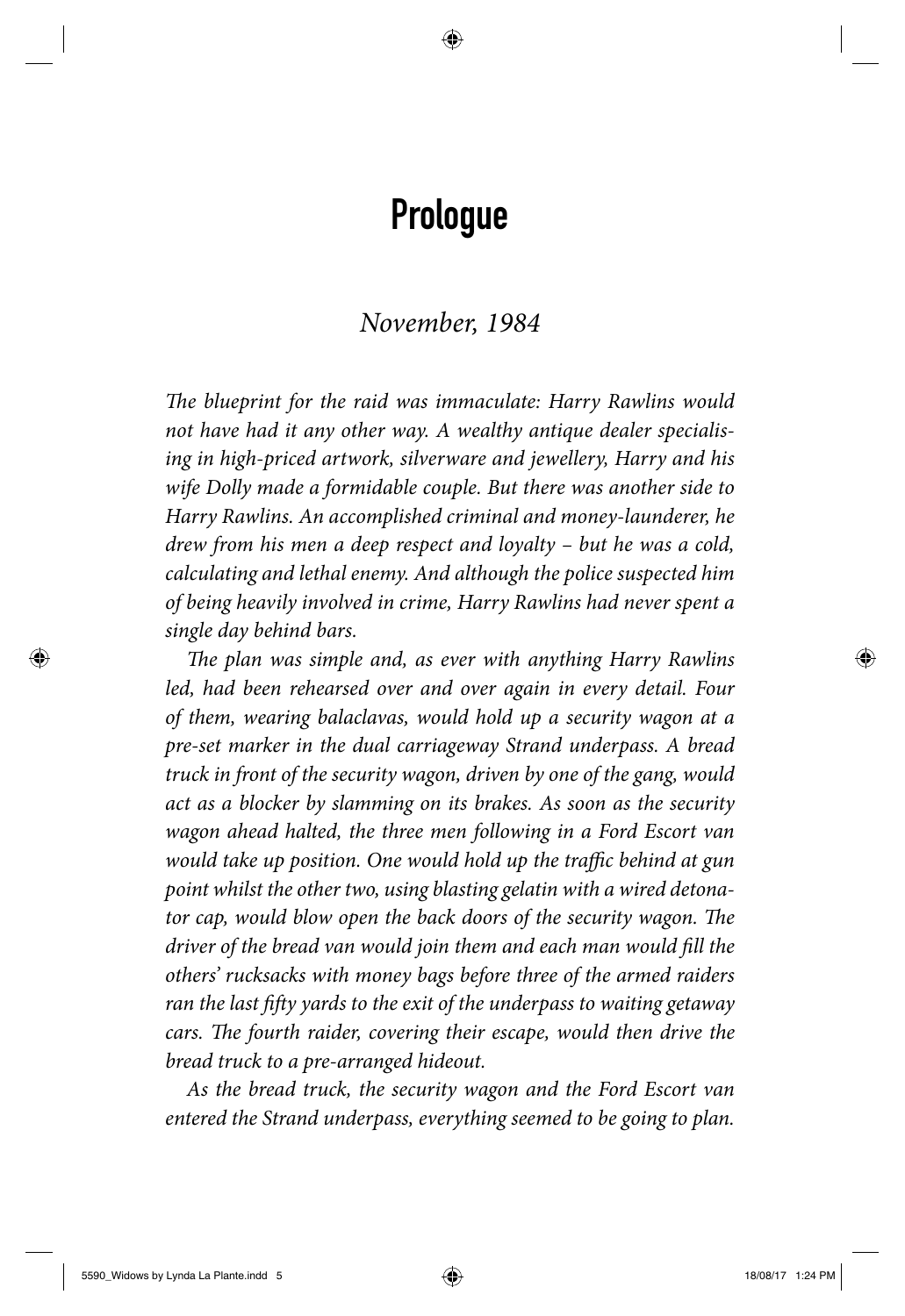The raiders, all seasoned villains, were prepared for the next phase. *But then, suddenly – the unexpected happened. A short distance behind them, a police car appeared, heading down the underpass in pursuit of two young joyriders.*

*As the sirens blared, the driver of the Ford Escort van turned to look behind him in panic – and in that same split second, the driver of the bread truck, continuing with the raid as planned, slammed on his brakes, forcing the security wagon to do the same. By the time the driver of the Ford Escort van turned back, it was too late. He ploughed into the back of the security wagon and the joyriders ploughed into the back of him.* 

The almost simultaneous impacts caused the raider in the front *seat to lurch forward. The blasting gelatin flew out of his hand and* hit the dashboard, setting off an explosion and fireball that engulfed *everything inside.* 

The three armed raiders were trapped inside their own vehicle; the *fl ames and smoke making it impossible for anyone to wrench open the driver's door. No one could reach them, no one could help them, but everyone could hear their screams as the petrol tank finally exploded and blew what remained of their van apart.* 

*In the awful confusion that followed, no one noticed the driver of the bread truck. He watched in disbelief for a few seconds, then ran back to the van and drove out of the underpass.* 

\* \* \*

*All three charred bodies from the Ford Escort van were taken to Westminster Mortuary. Two days later, the Forensic Pathologist completed his examination and identified them officially as Harry Rawlins, Joe Pirelli and Terry Miller.*

*As the driver of the Ford Escort van, Harry Rawlins' body had taken the full impact of the gelatin explosion. The upper part of his body had been literally blown to pieces, the head and skull so badly*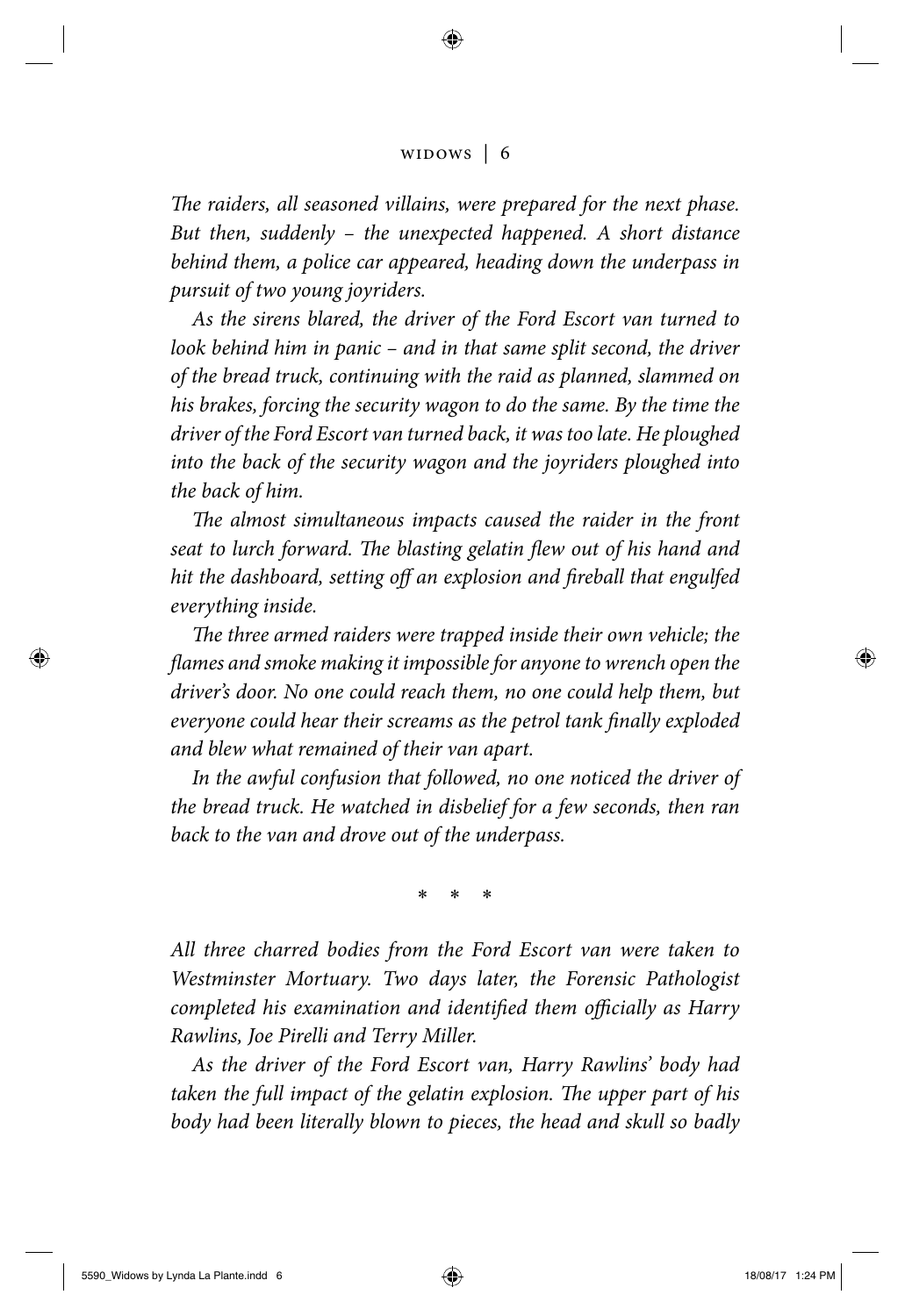*fragmented it couldn't be reconstructed, and both legs were charred down to the bone. However, still attached to the wrist of a burnt and mutilated left forearm, was a gold Rolex watch with the now blurred inscription:* To Harry – love, Dolly – 12/2/62

Although police had suspected from the first that the second body *was Joe Pirelli, the face was too badly burned down one side to be*  100% certain. He had a criminal record, but no fingerprints could *be taken, as neither hand was found intact. In the end, a forensic odontologist had to be brought in and eventually identifi ed the body from dental records to within reasonable doubt.* 

With three previous convictions, Terry Miller was identified by a partial thumb and forefinger print on what remained of his burned *left hand.* 

*All three men had been married. All three wives were now widows.*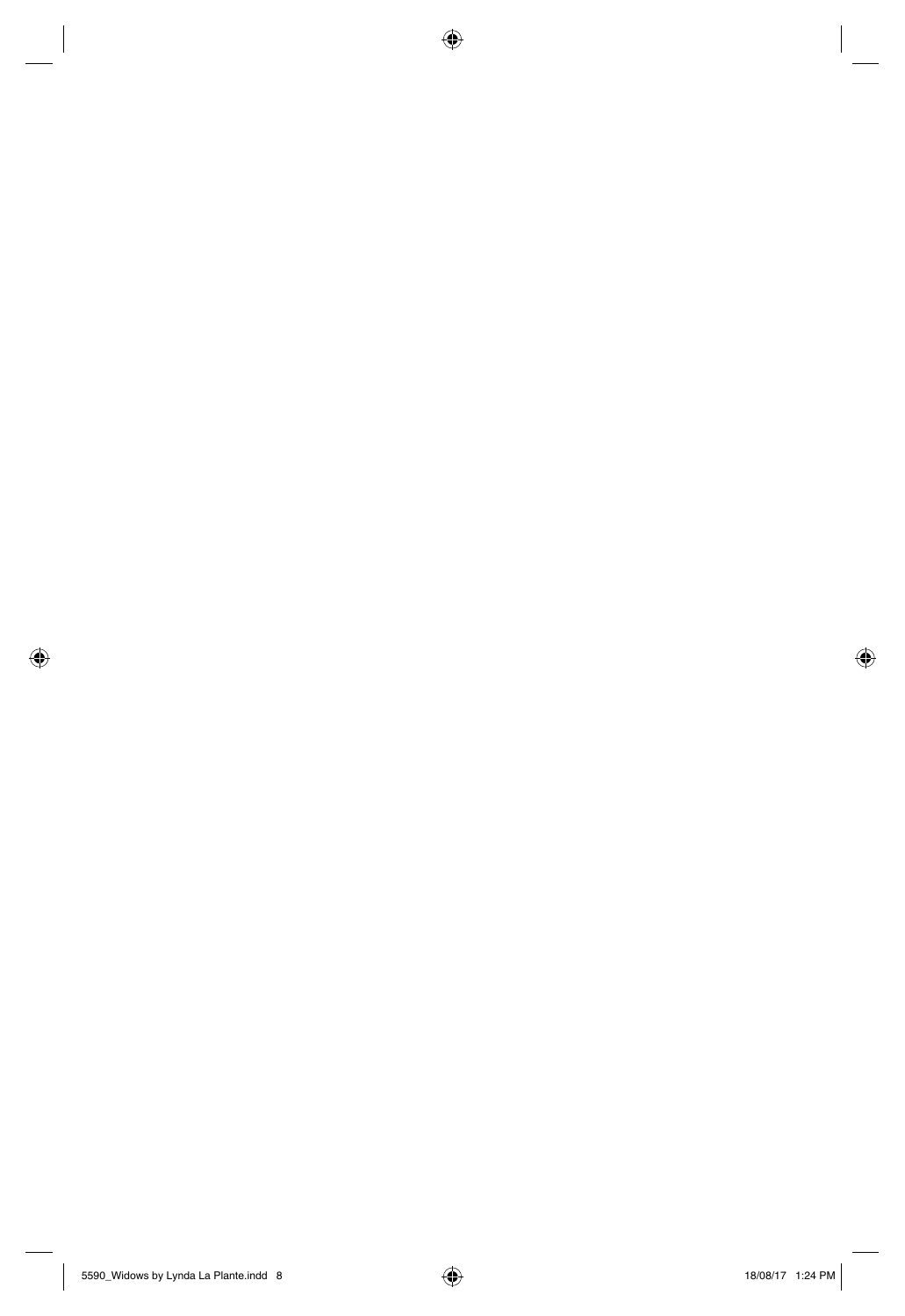# **CHAPTER 1**

Dolly Rawlins stood in her kitchen ironing the shirt collar and cuffs she had carefully starched, just the way Harry always liked them. Beside her the laundry basket was piled with ironed sheets and pillow cases. Wolf, the little white poodle Harry had brought home after Dolly had given birth to their still-born baby boy and their hopes of a family were dashed, sat at her feet, his head drooping. Always alert, every time Dolly moved he padded after her.

Dolly had been washing, ironing and dusting since she had returned from the police station. It was now after one pm. Sometimes she would stop and just stare into space, but then she would feel the pain building up, and she'd begin working again; anything, anything to stop that pain inside her. The police wouldn't let her see Harry's body as it was too badly injured, and part of her refused to accept what she had been told. They were lying to her, she was certain. Any moment Harry would walk back into the house.

\* \* \*

Linda Pirelli had stood frozen to the spot in the cold mortuary, her long dark hair framing her ashen face. She wished she had someone with her, she wished for a lot of things but, right now, she wished that this was a bad dream and any second she'd wake up.

'Dental records suggest this is your husband, Mrs Pirelli, but, as we didn't find all the teeth, we'd like you to take a look as well,' the mortician said. 'One side of his face is not too badly burned, so if you remain standing where you are, you'll be fine. Ready?' Before Linda had chance to answer, he'd pulled the white sheet back.

Linda gasped held her hand to her mouth and froze. She felt something warm trickling down the inside of her leg.

'Toilet, I need the toilet . . .' she started to mumble softly.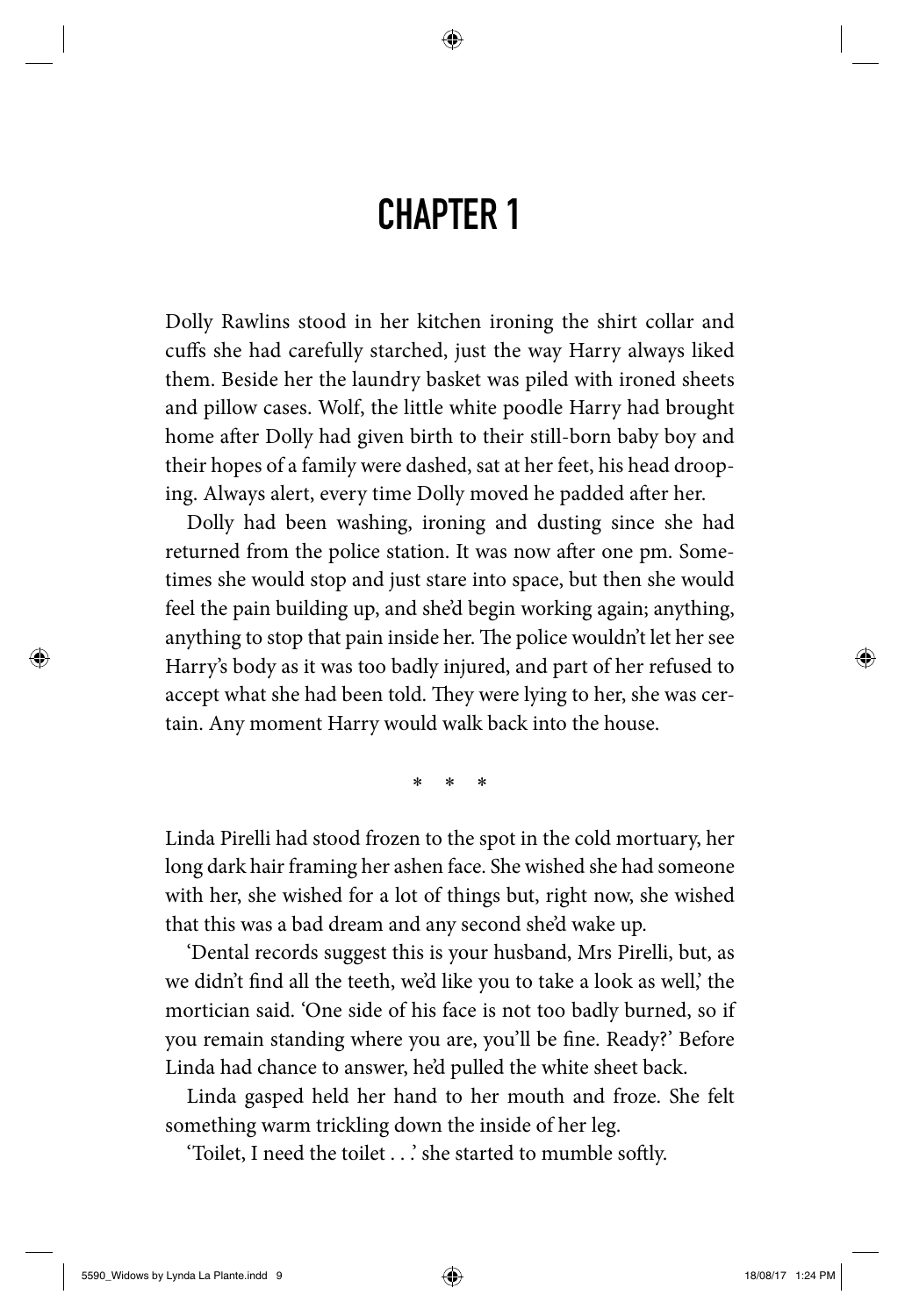'Is this your husband, Joseph Pirelli?' the escorting policewoman asked.

'*Yes*, yes, it is. Now please get me out of here,' Linda pleaded.

The policewoman gripped Linda's arm, and gently guided her from the mortuary to the toilets in the corridor.

\* \* \*

Audrey, Shirley Miller's mother, was worn out and fed up. She glanced down at her old woollen shapeless dress, her bare legs and her ankle boots with distaste. Catching a glimpse of herself in the kitchen window, Audrey saw the grey roots were showing in her dyed orange hair; she needed a tint to feel human again. As she stared at her haggard reflection, she could hear her daughter sobbing her heart out upstairs.

Shirley lay on her bed, her eyes red-rimmed from weeping. Every time she wiped her eyes she started crying again, repeating his name over and over.

'Terry . . . Terry . . . Terry . . .' Shirley screeched, clutching a framed photo of her husband to her chest.

Audrey bustled in carrying some hot milk and buttered toast on a tray, but Shirley couldn't touch it so Audrey polished it off instead. As she ate, she looked at the small silver-framed photograph of Terry clenched in Shirley's hand.

Sitting back on the edge of the bed Audrey considered her beautiful daughter, the pride of her life. Shirley was a stunning young woman, with a curvaceous figure and long natural blonde curly hair reaching to below her shoulders. She had the sweetest, most trusting temperament and had only ever gone against Audrey's wishes once, and that was to marry Terry Miller. She'll get over him, Audrey thought to herself. In time she'll be herself again. But for now it was best just to let her cry.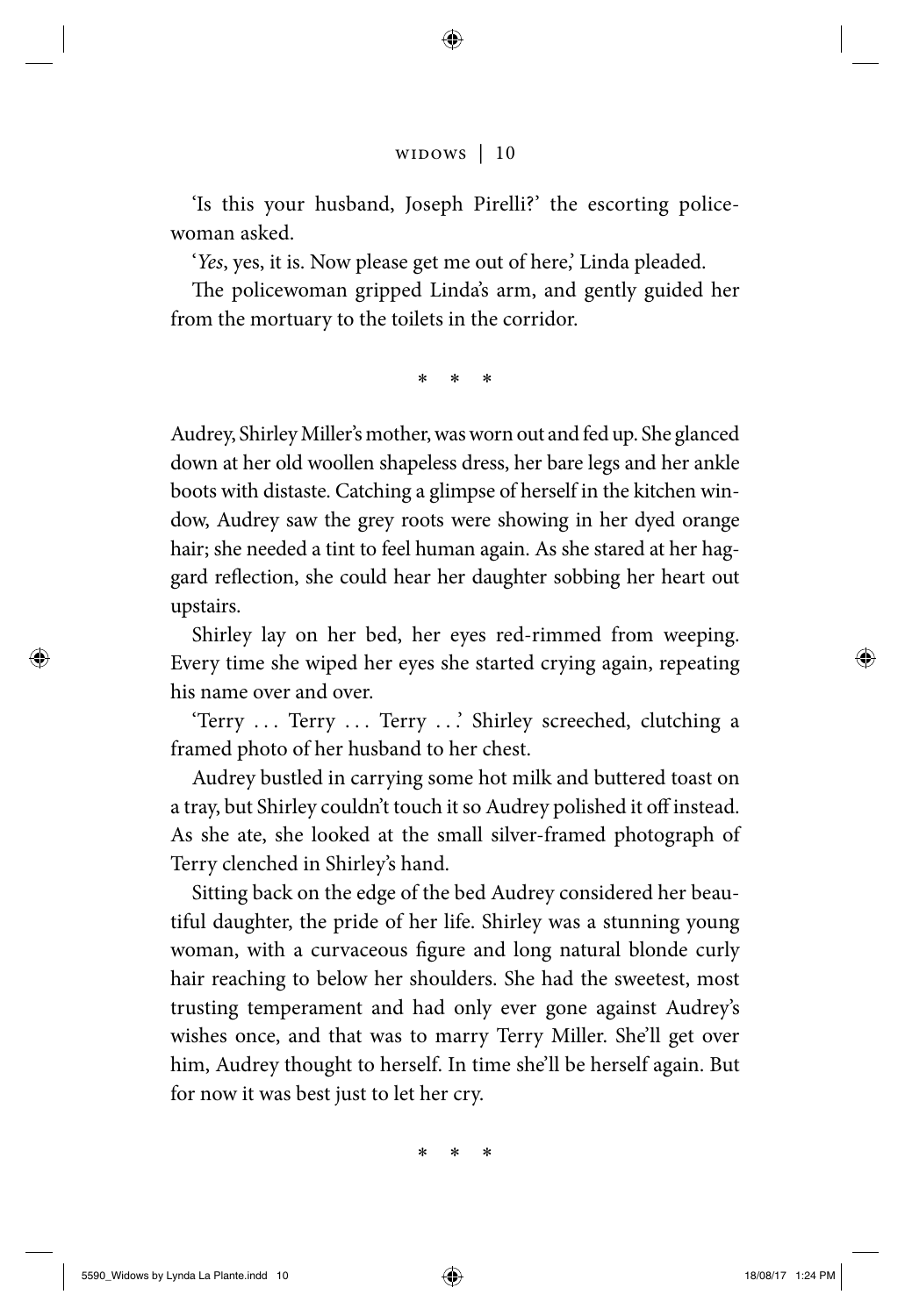At two pm Dolly dragged herself and the ironing up the stairs of her immaculate Potters Bar home. Wolf followed sleepily behind. Wolf 's normal sleeping spot in the living room was on the thick Persian rug in front of the ornate fireplace. The mantelpiece displayed a lifetime of photographs of Dolly and Harry: their wedding at Chelsea Registry Office, with Dolly in a Chanel suit, carrying a small bouquet of white roses, their honeymoon in Paris, and then from every anniversary, Christmas and Charity Ball after that. In the winter, the open log fire warmed Wolf's little body and in the summer he enjoyed the cool air circling the room from the open sash windows. When Harry was away on business however, Wolf always curled up next to Dolly on the plush red velvet sofa with gold tassels.

Dolly opened the bedroom door. Inside, the bedside lamp gave a soft warm glow across the spotless room, the matching draped curtains, bedspread and scatter cushions were all neat and tidy; nothing was out of place. After putting the ironing away, Dolly dug her hand into her apron pocket and lit her hundredth cigarette of the day. As she gulped in the smoke she felt her heart heave heavily inside her.

Back downstairs, Dolly opened the mahogany doors of the stereo cabinet, switched on the record player and gently placed the needle on the LP that was already on the turntable. She had played it over and over since she got home from the police station: the deep rich tones of Kathleen Ferrier singing 'Life Without Death' seemed to soothe her.

Dolly sat in the living room smoking, with Wolf curled up at her side. She sat there all night. She didn't cry, she couldn't – it was as if someone had drained every emotion from inside her. She thought back to the morning two days ago, when Harry had kissed her goodbye. His business trip to buy some antiques should only take a couple of days, he'd said. She'd missed him every moment he was gone and last night had just been preparing lasagne for dinner on his return home – Harry liked it with the cheese crisped up over the pasta – when the doorbell rang.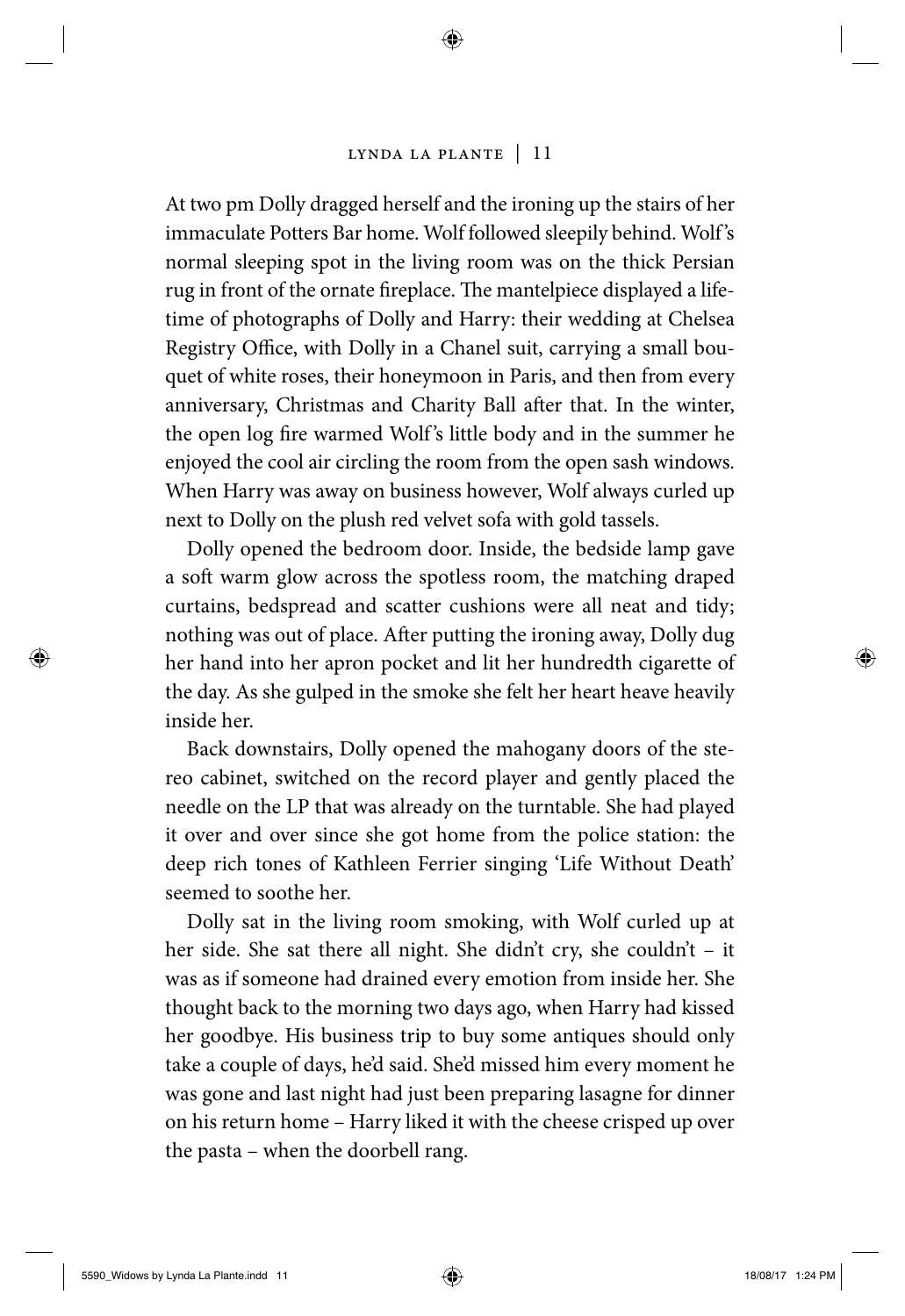She had wiped her hands on a dishcloth as Wolf yapped and bounded towards the studded mahogany front door. She went to follow him into the hallway and froze. There, outlined in the stained glass panels, were two dark figures. The doorbell rang again.

The two detectives had shown her their warrant cards and asked her whether her husband was at home. The law had come knocking a few times in the past, so Dolly was immediately guarded and non-committal, telling them Harry was away on business. They had then told her to get her shoes and coat on and accompany them to the station to identify something they believed belonged to her husband. They were unhelpful in the patrol car, refusing to answer her questions, which scared her. What if they had arrested Harry? She decided not to say or ask anything until she knew more.

At the station they took her into a cold, bare room with a Formica-topped table and four matching hard chairs. A uniformed policewoman stood beside Dolly as a detective handed her a plastic property bag containing a gold Rolex watch with a diamond encrusted face. When she tried to open the bag, the detective had snatched it away.

'Don't touch!' he snapped. He put on white forensic rubber gloves, removed the watch and turned the face over to reveal the faded inscription.

'*To Harry – love, Dolly – 12/2/62*,' whispered Dolly. Somehow she managed to maintain control. 'That's my husband's,' she said. 'That's Harry's.' And her world collapsed.

'We took it from the wrist of a dead body.' The lead detective paused to gauge her reaction. 'The charred, dead body of a man.'

Dolly grabbed the watch, backing away from the detective until she hit the far wall of the room. The female officer came after her, hand held out.

'That's evidence!' she said. 'Give it here!'

Dolly held on to the watch with all her strength. Shock had made her lose all inhibition. 'You're lying!' she screeched. 'He's not dead.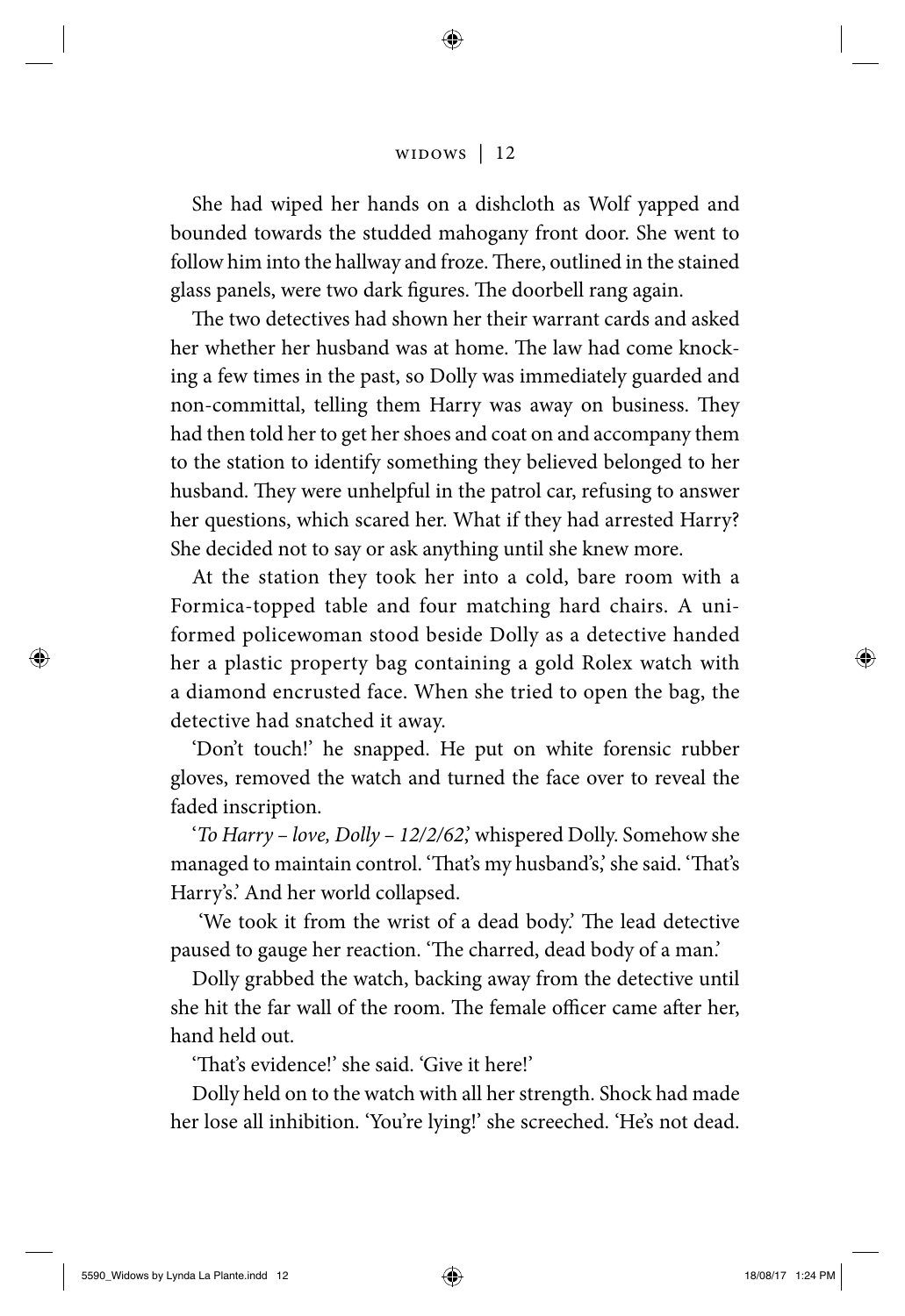He's not!' As Harry's precious watch was prised from her fingers, she hissed, 'I want to see him. I *need* to see him!'

The female officer had had enough. 'There's nothing left to see,' she said coldly.

All the way home in the police car, Dolly kept telling herself that it could not have been Harry, even though the voice in her head kept whispering to her . . . She'd given that watch to him on their tenth wedding anniversary. He'd kissed her and promised that he would never take it off. Dolly had loved the way he would glance at it; would hold his arm out straight, turn his wrist and watch the light catch the diamonds. He was never without his Rolex – even in bed. For their next anniversary, she had bought him a solid gold Dunhill cigarette lighter engraved with his initials. He'd laughed and told her that, like the watch, he would always carry it with him.

But even so she could not accept that he wouldn't be coming home.

 $\star$ 

Audrey had arranged Terry's funeral. It was a quiet family affair, just a few drinks back at the house, nothing special; besides, Shirley was still in such a state that it was all Audrey could do to get her dressed.

Greg, Shirley's brother, helped out as best he could, but he was still very young and couldn't cope with his older sister's outpourings of emotion. When Shirley had tried to jump into the grave on top of the coffin, he'd been so embarrassed he'd walked off and attached himself to a completely different and far more dignified funeral party.

No headstone had yet been ordered because Audrey hadn't liked to ask for money, but she planned to arrange something as soon as Shirley was back on her feet. She had high hopes of Shirley going back onto the beauty queen circuit; with her stunning looks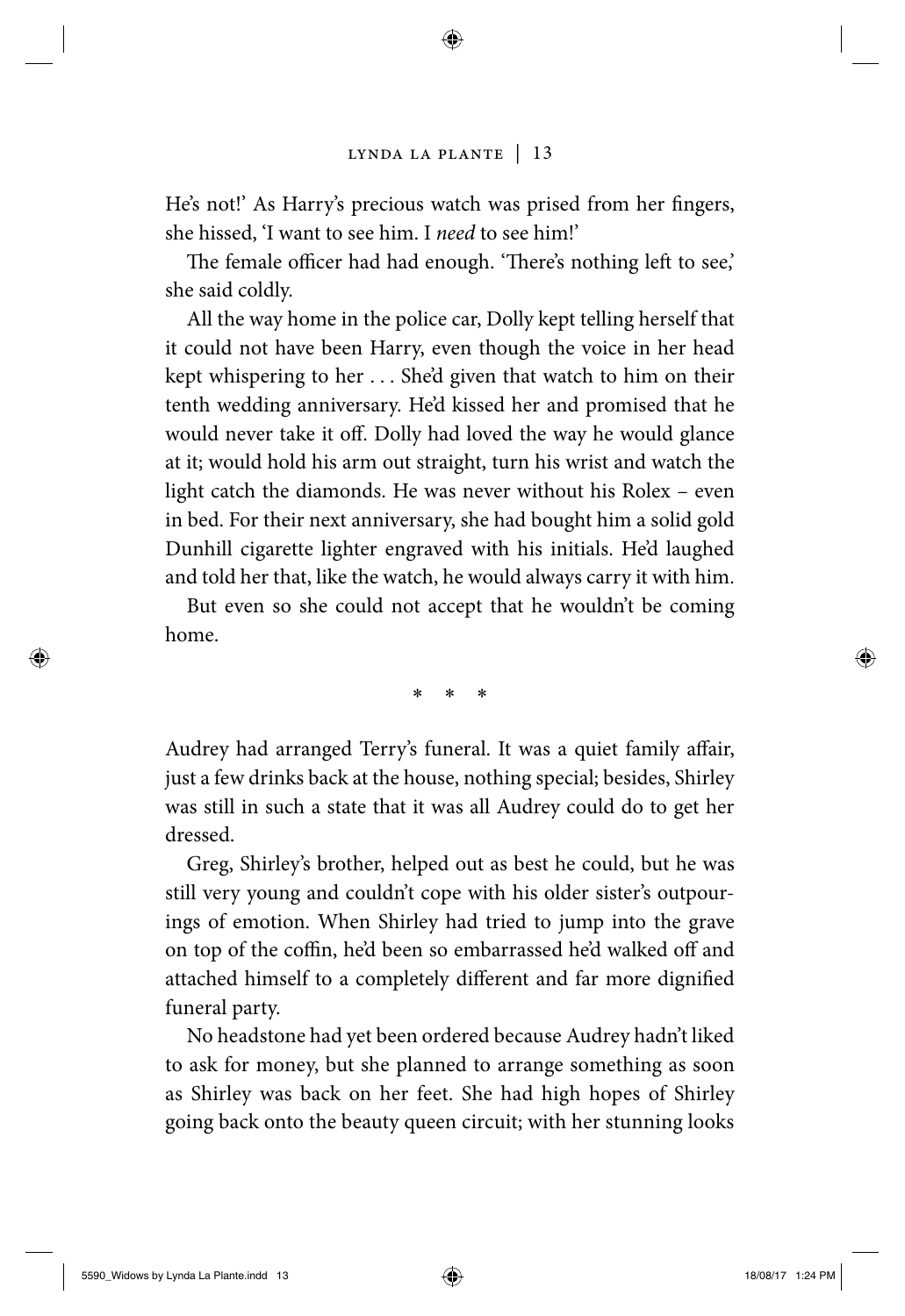Audrey thought her daughter could make it through to the 'Miss England' heats. In fact, she had already put her down for 'Miss Paddington' . . . she would bring that up later, when Shirley was not crying so much.

\* \* \*

Linda was in the living room of the crowded Pirelli family council flat. All Joe's relatives had been invited to the funeral and wake and were howling and carrying on in voluble Italian, dressed from head to toe in black. Her mother-in-law, Mama Pirelli, had been cooking for days, preparing a feast – pasta, pizza, salami – you name it, it was on the table. Linda was an orphan and had no family of her own to invite. As for friends, the lads from the arcade where she worked never really knew Joe, so, Linda was getting very drunk on her own. She could sense the guests watching her, shaking their heads at her bright red dress. She didn't care.

Looking round the sea of tearful faces, Linda suddenly spotted a woman at the far end of the room and recognised the little blonde slag she'd seen with Joe a few weeks ago. Blazing with fury, she pushed her way through the guests towards the weeping woman.

'Who the hell invited you?' Linda screamed. She'd give her something to remember him by! She threw her glass of wine over the girl and would have laid in to her if Gino, Joe's younger brother, hadn't pulled her away in time. Holding Linda tight as she sobbed, Gino whispered soft comfort in her ear, and casually placed his drunken hand on her right tit.

\* \* \*

Consumed by grief, Dolly Rawlins had barely eaten. She felt as if night and day had blurred together, but somehow, on auto-pilot, she had agreed to bury her husband. She sat in the living room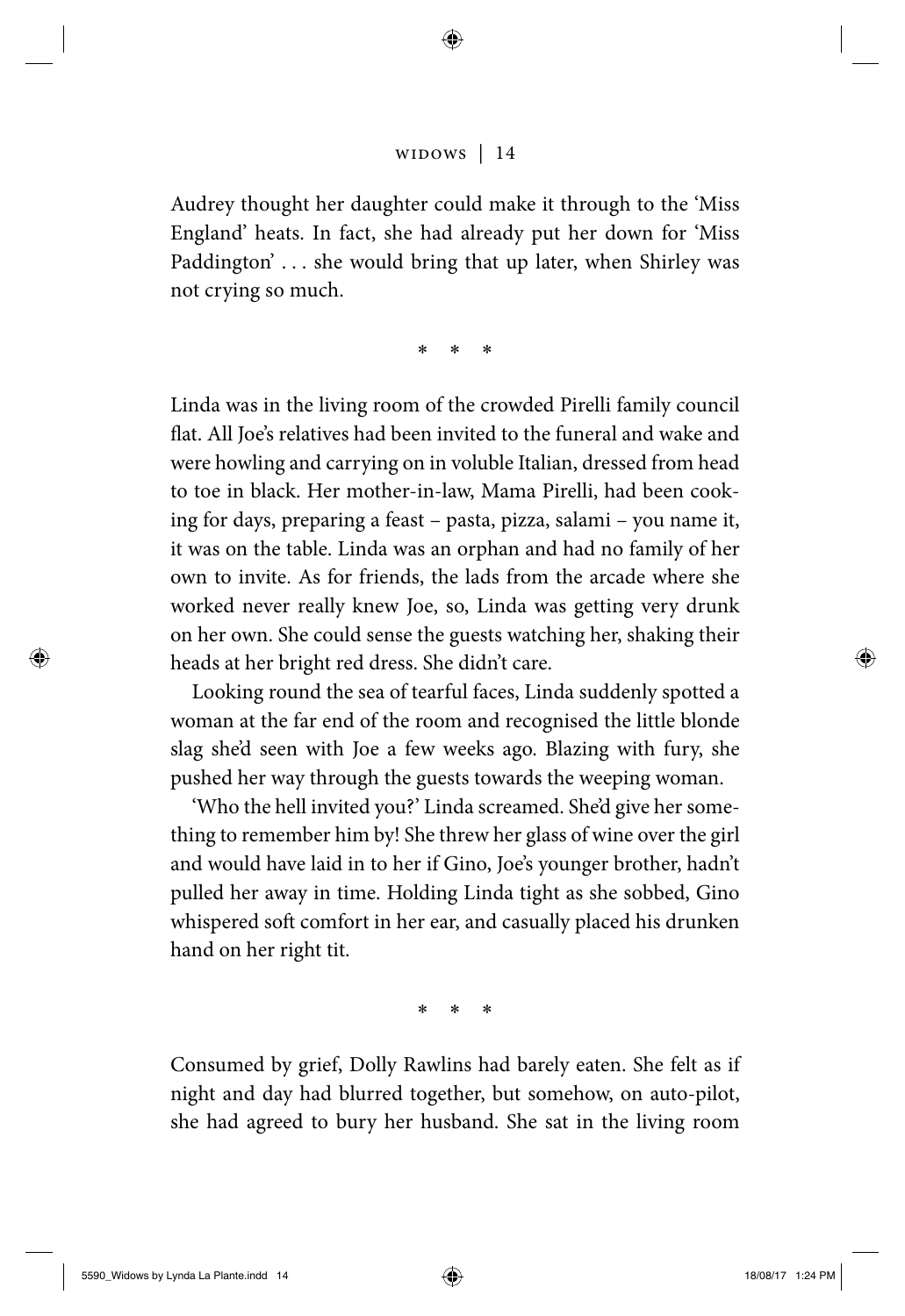wearing a neat black suit and black hat with a small veil. She smoothed her black kid-leather gloves over and over, feeling her wedding and engagement rings through the soft leather. Wolf sat on the sofa beside her, his little warm body pushed against her hip.

Even today, Dolly was a strikingly composed figure; her sandy hair was immaculate, her make-up was discreet and her manner was business-like. She was a woman determined to let no one share her very personal and very private grief. They couldn't possibly understand and the last thing she wanted was anyone suggesting that they did.

\* \* \*

Dolly's partnership with Harry had been a very special one. They had met when she was running her late father's antique and junk stall in Petticoat Lane, but it wasn't Harry's flash E-type Jag, his good looks and charm that had drawn her to him, although of course she noticed them. No, the connection went much deeper than that.

When Harry proposed with a solitaire diamond ring, he took Dolly's breath away. Harry's mother Iris had been equally breathless, but for very different reasons. She couldn't believe that her son wanted to marry a girl she saw as a common money-grabbing little tart. Iris had brought up her only son single-handedly after his father was imprisoned for armed robbery and died of cancer shortly after his release. She established a very successful - and apparently legitimate – antique business, made sure Harry got a good education, and saw that he travelled extensively to further his knowledge of antique art, silver and precious stones. By the time he took over the business, Iris was struggling with arthritis and blinding migraines and ready to retire. Her final ambition for her only child was to see him married to a rich young woman with class and social connections. It was the first time Harry had ever defied his mother.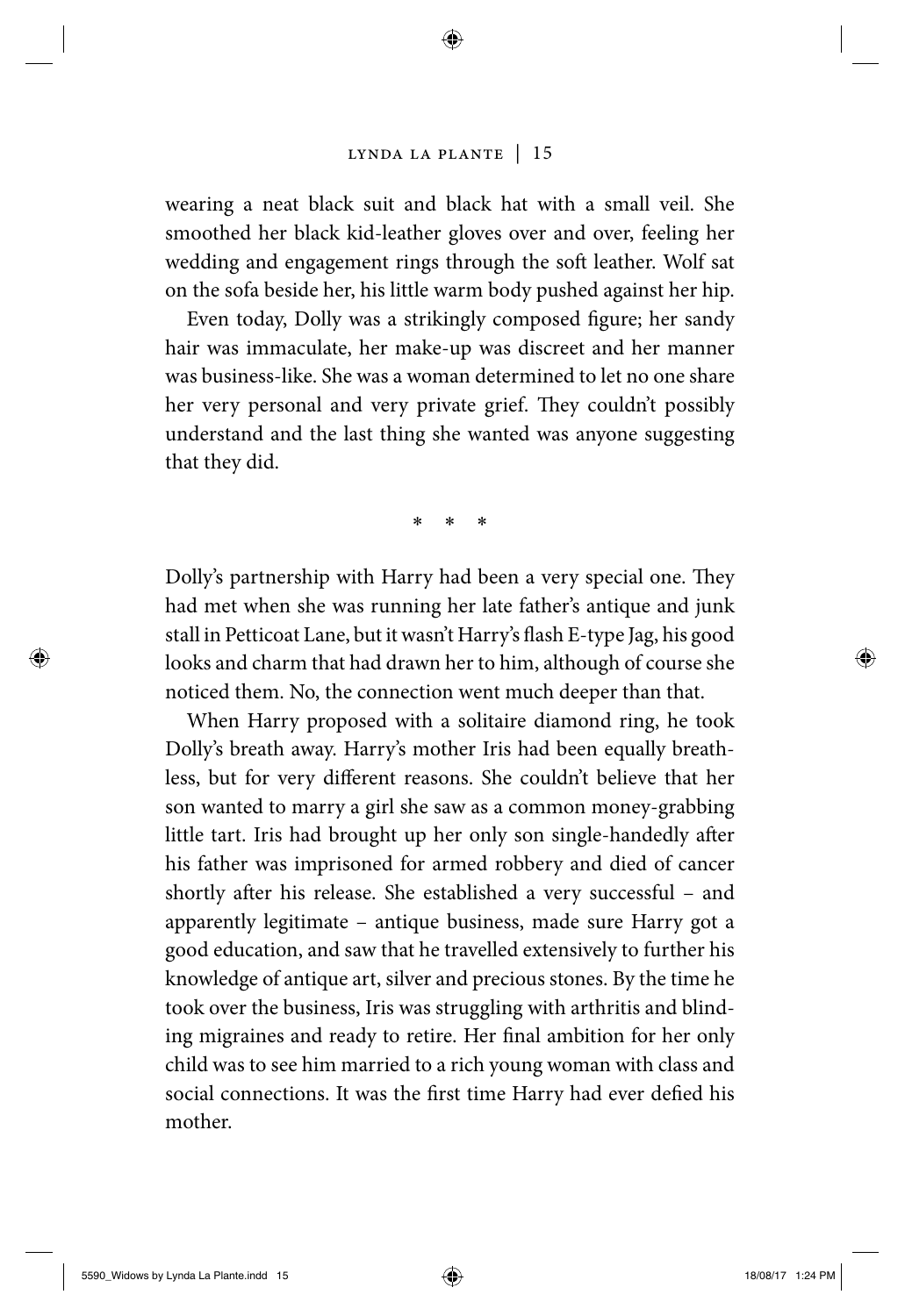Dolly never told Harry about the day she had called on Iris in the elegant St John's Wood flat her doting son had bought. Not exactly elegant in those days, Dolly was nevertheless not quite the brassy blonde that Iris had envisaged. She was attractive, broad for a woman and with hands that had seen hard work, but she was demure, feminine and quietly spoken. Iris had gathered herself and offered tea.

'No thank you, Mrs Rawlins,' Dolly had replied. Iris winced at the girl's East End accent. 'I just want you to know that I love Harry and whether you like it or not, we are going to get married. Your constant disapproval and threats only drive us closer, because he loves and needs me.'

Dolly had paused for Iris to respond – to apologise if she had any sense. Instead, Iris slowly looked Dolly up and down, sneering at her ordinary clothes and unimaginative flat shoes.

Dolly shrugged and went on. 'My dad was a dealer in the antiques business and he knew your husband, so don't give me all your airs and graces. Everyone knows he fenced stolen goods and done ten years in Pentonville for armed robbery. Everyone knows you used the proceeds to run the business while he was inside. And let's be honest, you were lucky to get away with it.'

No one had ever talked to Iris like that before. 'Are you pregnant?' she asked, gobsmacked.

Dolly smoothed her pencil skirt. 'No, Mrs Rawlins, I'm not, but I do want a family, and if you want to be a part of it then you should zip your mouth. Harry and me are getting married, with or without your permission, and threatening to cut him out of the business is just cutting off your nose to spite your face.' Dolly turned to leave. 'I'll show myself out.'

'If it's money you want,' said Iris. 'I'll write you a cheque here and now. Name your price.'

Dolly held out her left hand with its diamond solitaire engagement ring.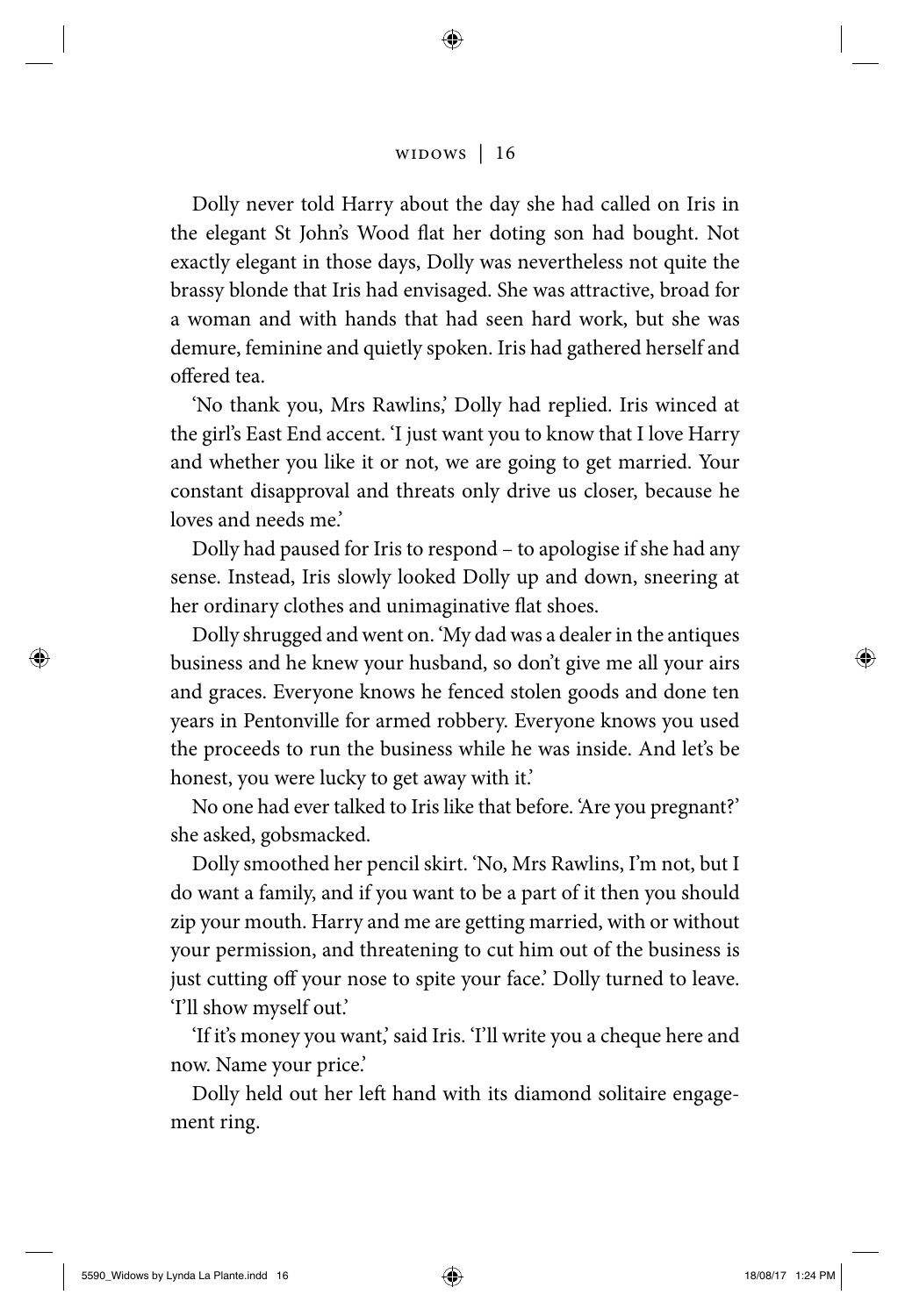'I want the gold band to go with this, cos you don't have enough money to pay me off. He's all I want and I am going to make him happy. Like I said, you can be part of our lives or not, it's up to you.'

Once again, Dolly headed for the door. Once again, Iris' words made her pause.

'If you're thinking of running the antique business with Harry you'd better lose that common East End accent.'

'I intend to, Mrs Rawlins.' Dolly glanced over her shoulder and looked Iris square in the eyes. 'Just as you managed to lose yours.'

\* \* \*

Eddie Rawlins, the cousin Dolly couldn't stand, breezed in with his cheeks flushed from the cold, and interrupted her thoughts. He was similar in looks to Harry, but whereas Harry had been strong and muscular, Eddie seemed like a weak version.

He rubbed his hands and gestured out of the window at the funeral cortege. 'They're all here,' he said, beaming. 'Hell of a turn out. The Fishers are here, not to mention the law watching in a car down the road. You can't even see the end of the line, there must be fifty cars out there!'

Dolly bit her lip. She hadn't wanted it this way but Harry's mother, Iris, had insisted: Harry was an important man who had to be buried in style. Dolly knew how much Iris must be hurting too, so she had given her what she wanted. She'd never be thanked for it, but it would make Dolly's life less stressful in the longer run.

Collecting her black leather handbag, Dolly stood and smoothed her skirt, checking herself in the hallway mirror on the way out. Just as she got to the front door, Eddie stopped her and took from his pocket a small brown packet. He leant forward and spoke in a hushed voice even though they were completely alone.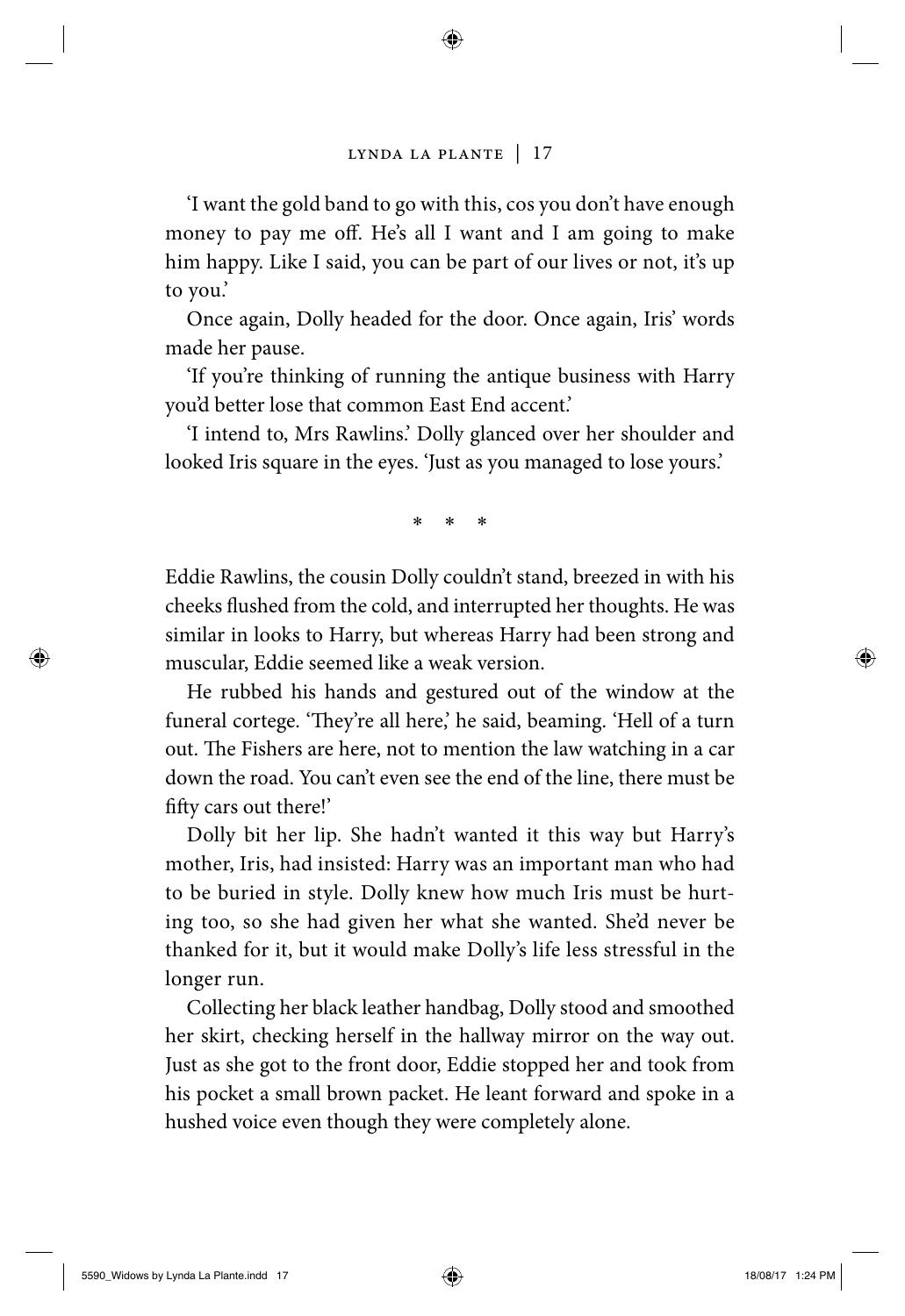'This is for you, Dolly. I know it's probably not appropriate right now, but the law's been sniffin' round my place and Harry gave me this to pass on to you if anything ever happened to him.'

Dolly stared at the package. Eddie shifted his weight and moved closer.

'I think it's the keys to his lock-up,' he said.

Dolly slipped the packet into her handbag and followed Eddie outside. She couldn't believe she was about to bury Harry. All she wanted to do was to lie down and die. Her little dog was all that kept her alive now.

The neighbours were out on their driveways and, as Dolly walked down her front garden path, she could feel everyone watching her. Car after car was lined up, waiting patiently to follow the hearse, which was weighed down with wreaths and bunches of flowers. Dolly had never seen so many hearts and crosses; the splashes of colour standing out in contrast to the line of black cars.

Eddie ushered Dolly into the back of a black Mercedes Benz with dark tinted windows. As she bent her head to step into the car she saw her mother-in-law in the Rolls Royce behind. Iris mouthed the word: 'bitch'. Dolly ignored her, just as she had done throughout most of her married life.

Once she had settled herself, Dolly gave the nod for Eddie to follow the slow-moving hearse. Through the driver's mirror, he saw the trickle of tears start to run down her ashen face. She made no effort to wipe them away as she spoke in a tight voice.

'I hope you told them I'm doing nothing back at the house after the funeral  $\dots$  nothing. The sooner this is over the better.'

'Yeah, I did,' Eddie replied cautiously 'But I think Iris is havin' a few folks back at her flat. She asked me to go and said she's paid for everythin''. Dolly closed her eyes and shook her head. Iris hadn't been financially self-sufficient since retiring so 'paying for everything' actually meant that Harry was paying. Or, more accurately now, Dolly.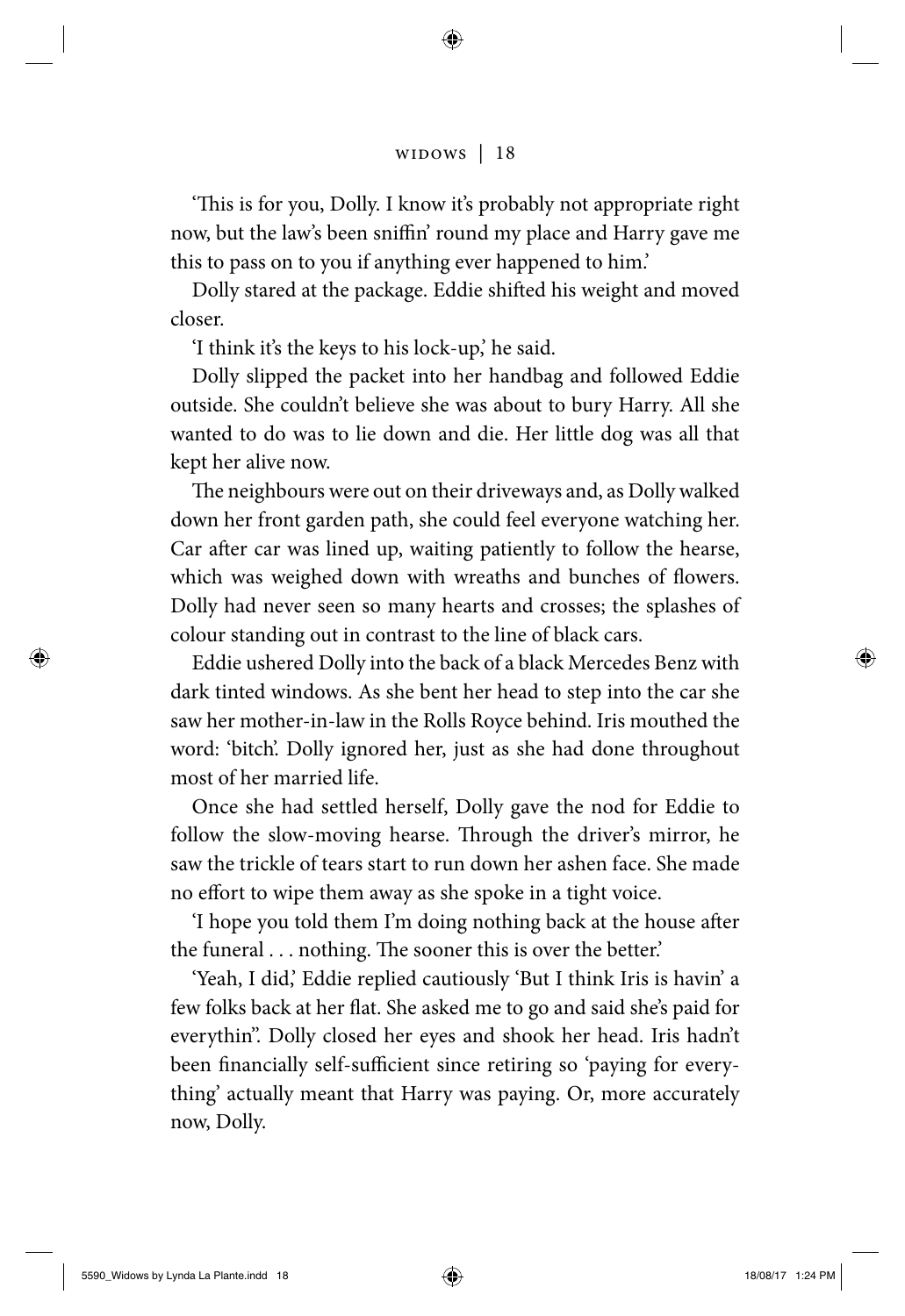Harry Rawlins was buried in the style his mother wanted, with hundreds gathered at the cemetery, and even more flowers surrounding the graveside. Throughout the ceremony, Dolly remained solitary and unmoved. She was the first to leave the graveside and the nosy, intrusive crowd of mourners raised their bowed heads to watch her go.

Amongst the mourners was Arnie Fisher, in his navy cashmere coat, immaculate tailored suit and shirt. As soon as Dolly's car moved off he nodded to a huge bear of a man standing at the back of the crowd. Boxer Davis pushed his way forwards. Boxer's suit in comparison was shoddy and threadbare and even his shirt was grimy and stained. His big stupid face appeared moved by the ceremony, and his flattened nose dripped from the cold, which he wiped with the back of his hand. Arnie Fisher flicked a look at Dolly's slow retreating Mercedes and nodded for Boxer to follow. Boxer shuffled, slightly embarrassed.

'Don't you think I should wait a few days, boss? I mean she only just buried him.'

Arnie stared at Boxer for a couple of seconds, jerked his head towards the Merc again and turned away. Conversation over.

Standing a few feet away from Arnie was his younger brother Tony, who towered above everyone, making even Boxer look small by comparison. The cold sun glinted off the diamond in his right ear as he fingered it while he chatted to some friends. He came to the end of some joke he was obviously telling and they roared with laughter. Unlike his brother, Tony was a handsome man; in fact, the only similarity between them was their steely blue icecold eyes. Arnie was short-sighted so he wore rimless glasses – but there was something about those unfeeling, unemotional eyes they both shared. Boxer looked from Tony back to Arnie and obediently made his way through the dispersing mourners to follow Dolly back to the huge, empty home where she and Harry had been so happy for so long.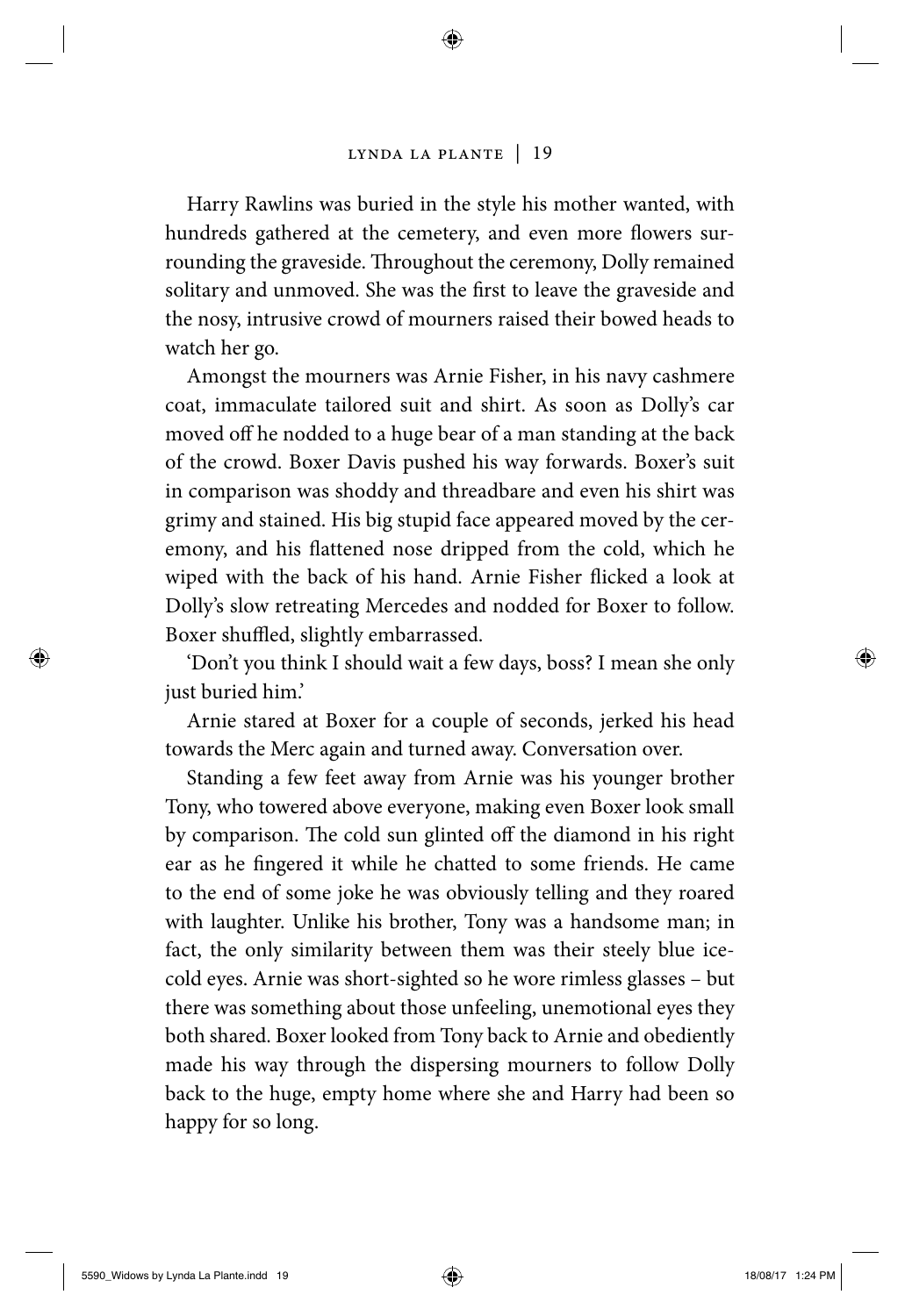A short distance from the main crowd, Detective Sergeant Fuller leant against a tombstone, making and made a mental note of everyone there. My God, he thought, it's like looking at the mug shots down the Yard: all the lags were there – the old timers and the new blood. A diligent young officer out to impress the powers-that-be, Fuller was pissed off to have been sent on what he considered a fool's errand. His boss, Detective Inspector George Resnick, had been obsessed with catching Harry Rawlins for longer than Fuller had been alive. 'There'll be something, Fuller,' Resnick had barked to Fuller and Detective Andrews that morning. 'Every criminal in London will be in that graveyard today, either to pay their respects or to make certain Rawlins doesn't come back from the dead. So, there'll be something. And I want to know what.'

Detective Inspector Resnick had always believed that Harry Rawlins was the ringleader behind three armed security van robberies. His attempts to prove it became an overwhelming obsession – and had been a constant irritation to Rawlins. Eventually Rawlins took action. Resnick was photographed accepting an envelope from a known criminal and, when the story was leaked to the *News of the World*, he had found himself under investigation for corruption. It took him months to prove his innocence, and by the time Resnick returned to work, the stigma had ruined any hopes of promotion. The irreparable damage to his career fuelled Resnick's festering hatred for Rawlins and he swore that one day, no matter how many years it took, he would see Harry Rawlins behind bars. Death had beaten Resnick to it, but it was an obsession that seemingly extended beyond the grave.

Fuller didn't care about Resnick because he didn't believe for a second that Resnick cared about him – he had put nothing and no one above catching Harry bloody Rawlins. However, they both cared what the Fisher brothers were up to and who they were talking to, so Fuller watched them like a hawk. Fuller was ambitious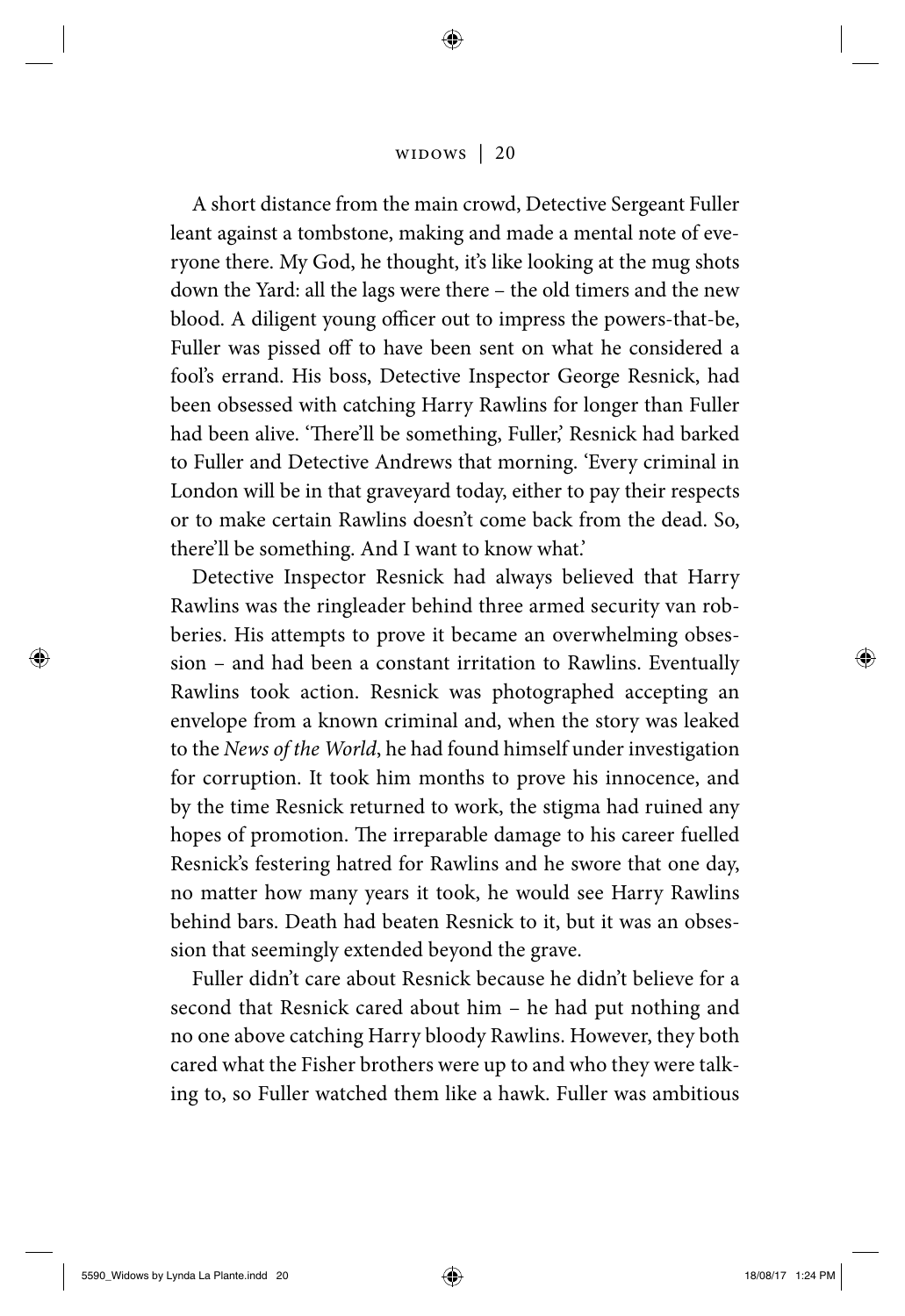to climb the ranks; and the Fishers had been on every copper's 'most wanted' list ever since he was a uniformed recruit. They'd be the catch of the century now Rawlins was dead!

After the mourners dispersed, Fuller threaded his way between the gravestones towards the exit. He was about to get into the waiting police car when he noticed the mud on his forty-pound shoes and, irritated, wiped them on the grass verge. Detective Andrews grinned at him from the driver's seat. Fuller was not amused, particularly as he also had mud on the hem of his best trousers.

Fuller opened the car door and sat down heavily inside. He took a clean, white, perfectly ironed and folded handkerchief and spat on it before wiping the mud from his right trouser leg.

'See anything interesting?' Andrews was making conversation. He'd watched Fuller looking bored shitless for the past hour.

'That prick Resnick can ruin his own career if he wants to, but he's not ruining mine.' Fuller snapped back.

'I remember reading about him in the *News Of The World*.' Andrews was on top of all the gossip. He thought it impressed the female officers at the station. 'Suspended from duty for taking bribes. The crooked cop who took a pay-off.'

'Am I supposed to care?' Fuller snarled. He slammed the car door shut and jerked his head for Andrews to drive.

'He got two Commissioners' Commendations for bravery before he was even a sergeant,' said Andrews as he put the car in gear. 'He was a good officer.'

'Well, he's not now!' Everyone knew that Resnick's chances of promotion were scuppered – he kept his rank as DI by the skin of his teeth but, every time his name was mentioned for promotion, someone dragged up the dirt and he was passed over. It was only recently that DCI Saunders had persuaded the CID Commander to let Resnick have an operational posting again, and he had been reluctantly given a small cold crime investigation team to run.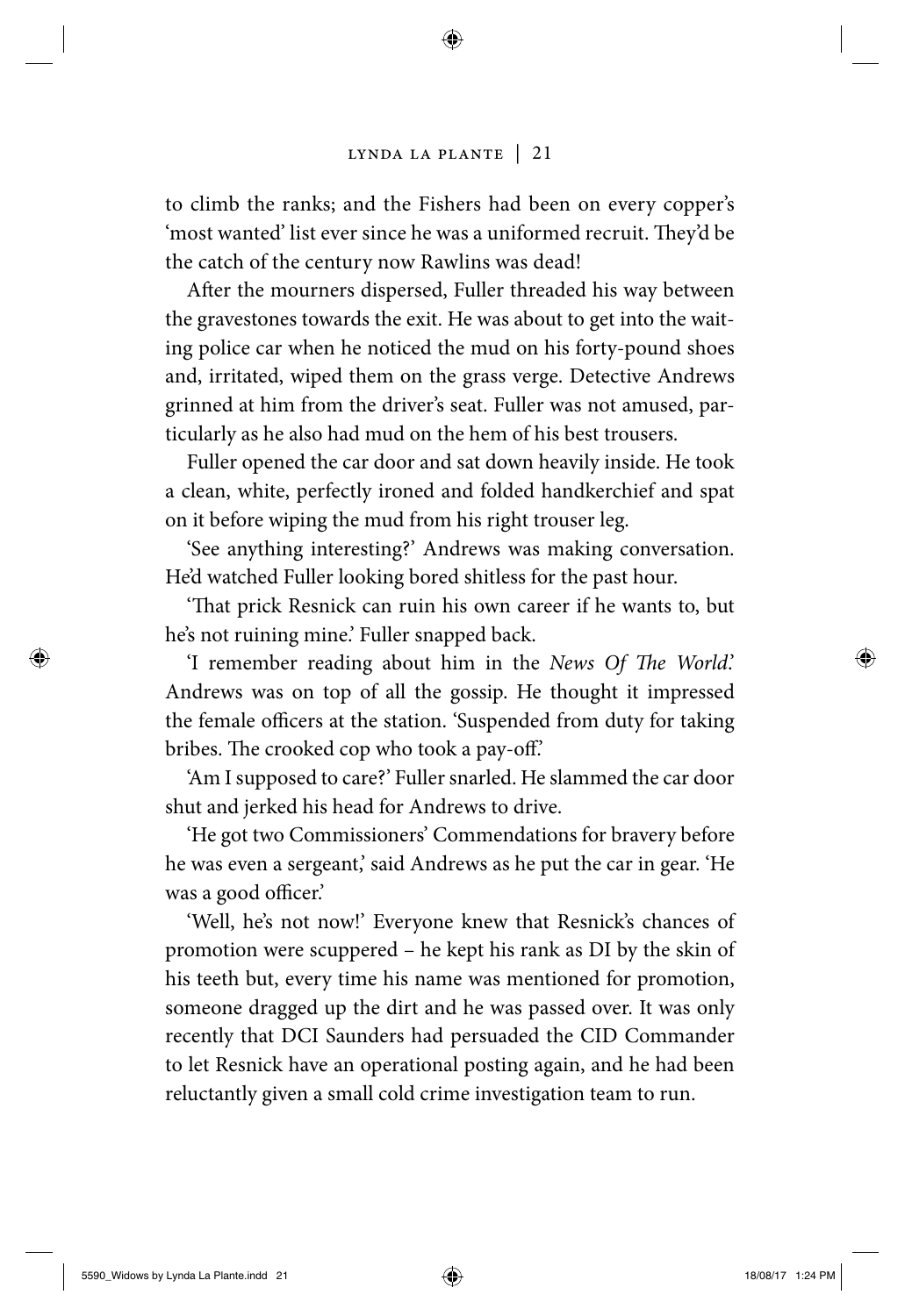'Every copper associated with that chain-smoking dinosaur is seen as just as big a joke as he is. I'm not taking that lying down, Andrews, I can tell you that much.'

Fuller flipped open his ever-present notebook and stared down at the list of names he had taken at the funeral. 'Now, he's a fool chasing ghosts. Our attentions should be on the living.' As the car moved off, Fuller turned and stared at the throng of people waiting in the car park, looking for Arnie Fisher, but he had already left. Fuller frowned and tapped his book.

'Let's take a look at Rawlins' old lady's gaff, see who's at the wake to pay their last respects to that bastard.'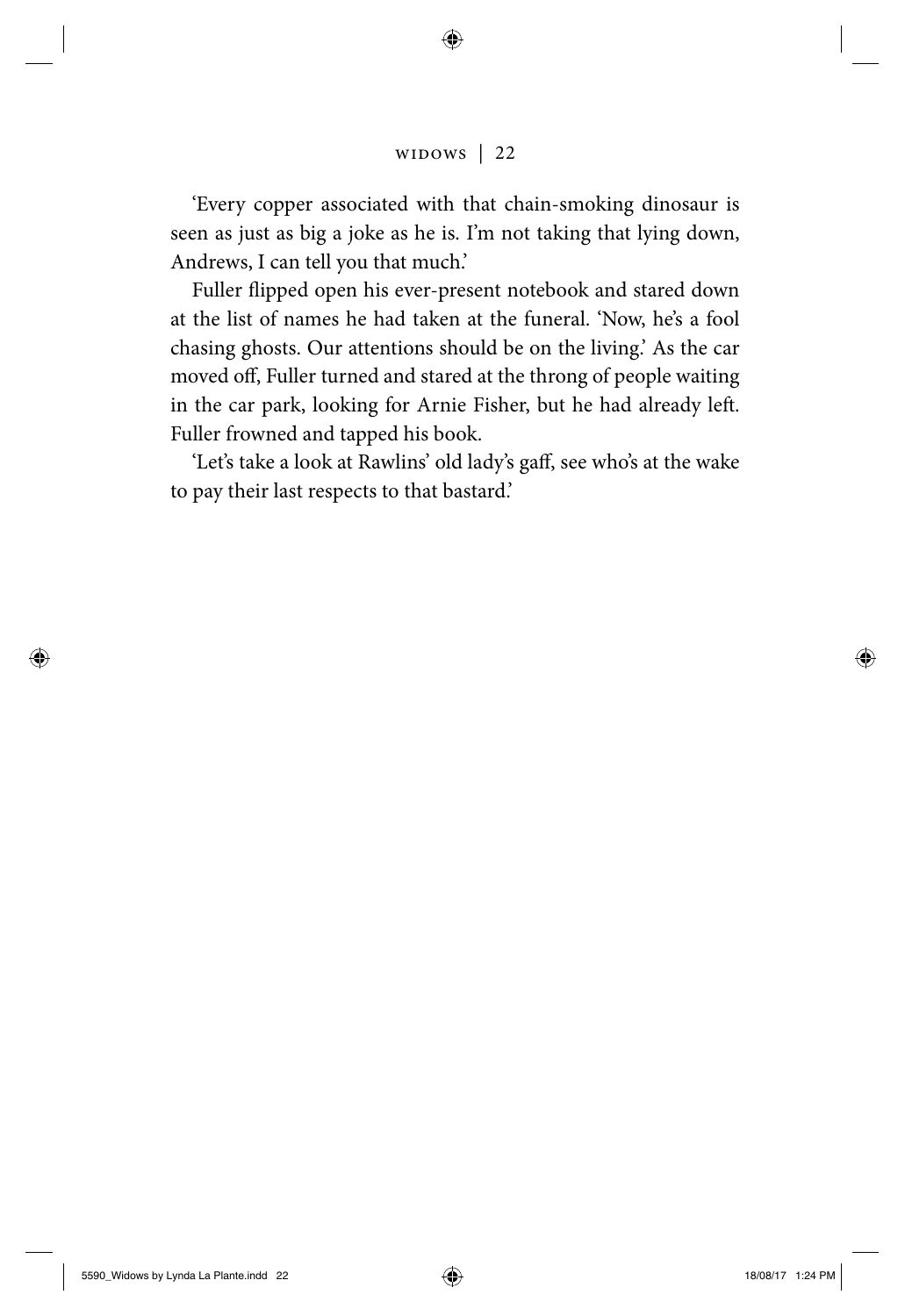# CHAPTER 2

Dolly sat in the plush velvet chair watching Boxer carefully pour her a brandy. He was drinking orange juice, trying to make a good impression no doubt. Why on earth had she let the big stupid idiot in? Why him, of all people? But she found his presence strangely comforting; in his own funny way he seemed genuinely moved by Harry's death. She slipped her hand down to touch Wolf, sitting as always close to her side. The tiny dog looked up and licked the tips of her fingers. She felt lonely, terribly, terribly lonely.

Boxer was a waste of space, but he'd thought a lot of Harry and considered him to be a friend. Harry wasn't Boxer's friend of course, Harry had simply chosen to look after Boxer and give him the odd handout, not because he liked him, but because he could manipulate him. Boxer followed Harry, like Wolf followed Dolly; the difference was that Wolf was smart enough to realise he was truly loved back.

They drank in silence. Boxer, who was still standing, seemed ill at ease, as if not sure whether he should move his bulky body into one of the chairs. Dolly nodded and he sat down, holding his now empty glass on his knee. Dolly was tired, her head ached, she wanted him to go, but he just sat there. Eventually he coughed and touched his collar.

'They want Harry's ledgers,' he blurted out.

'They?' Dolly hid her frown as she looked at him. She was giving nothing away.

Boxer got up again and paced the room nervously. 'I'm working for the Fisher brothers now, Dolly . . . They . . . they want Harry's ledgers.'

'I don't know what you're talking about,' she replied.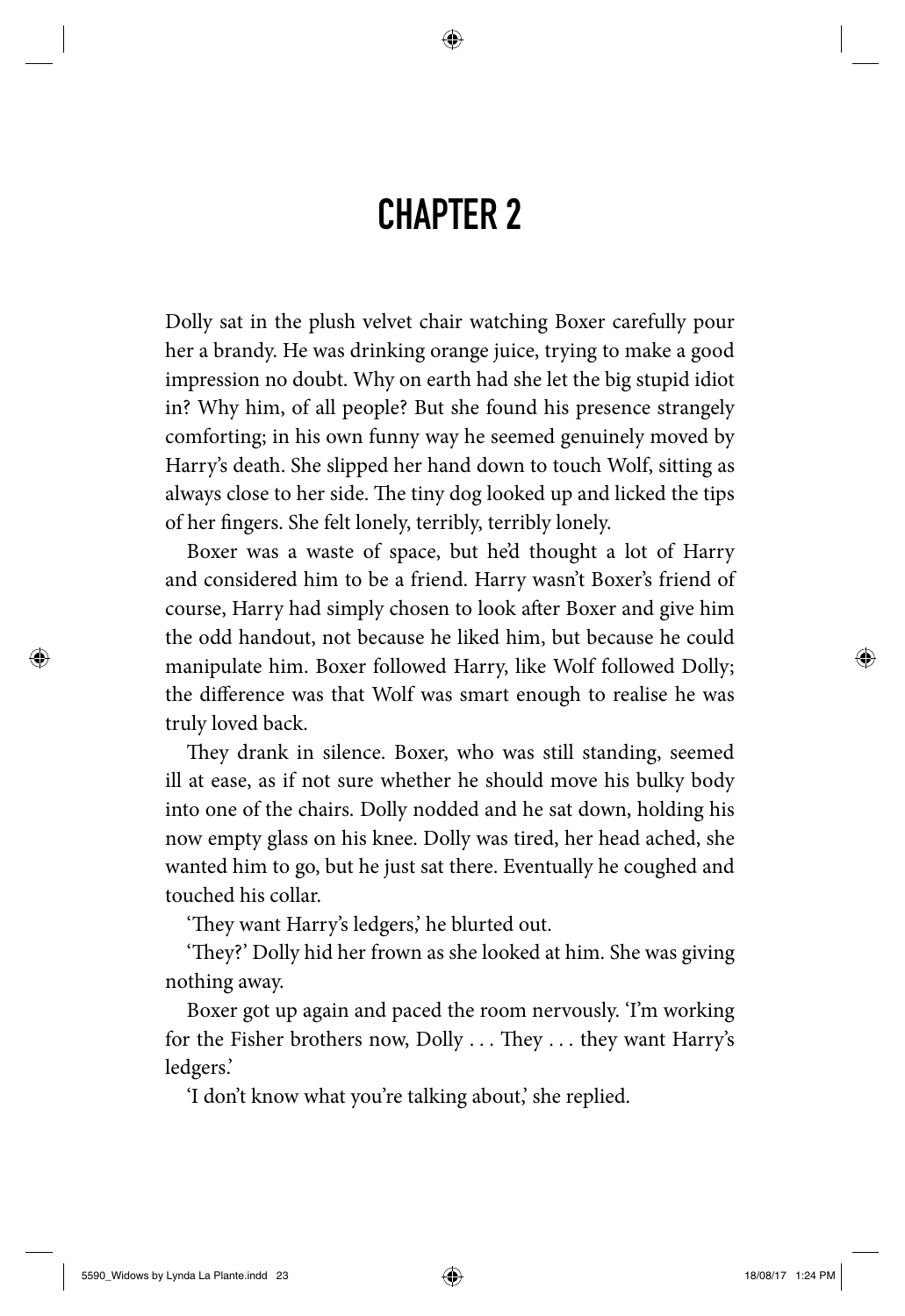'They'll pay good money for them.' Boxer's voice trembled slightly. He was trying to sound serious, but not demanding.

Dolly's apparent lack of interest was making Boxer anxious. She knew him well enough to know that making him anxious also made him careless. He'd tell her everything without even realising.

'Harry's ledgers,' Boxer continued. 'He was famous for them. He named names, Dolly, you know he did. Every lag he ever came across and maybe some he hadn't yet, but knew he would. If the filth gets hold of them ledgers, there won't be a decent villain walking the streets of London.'

'I told you, I don't know. . .'

Quick as lightening, Boxer was beside her, bending down, his big moon face close to hers as he pointed at her with his index finger. Dolly didn't flinch. He wasn't angry - he was frightened.

'Yes, you do! You do know! So, where are his ledgers, Doll?'

In a flash of uncontrollable anger, Dolly sprang to her feet. Boxer backed away. 'Don't you call me that, you hear me? Only Harry ever calls me that! I don't know nothing about no ledgers! And what's it got to do with the Fisher brothers anyway?'

Boxer gripped her upper arms as he desperately tried again. 'The brothers have taken over his patch. They sent me and if I go back empty-handed it'll be Tony visitin' you next, so do yourself a favour and tell me where they are!'

Dolly stepped back, face twisting with rage as she clenched her fists, nails cutting into her palms. 'I only just buried him, for Christ's sake!' For a split second Dolly's grief surfaced at the thought of Harry being replaced so quickly by lowlifes like the Fishers.

Boxer recognised her grief instantly because he felt it himself. Suffused by guilt, his face softened. 'I'll come back.'

'I don't want nobody round here! Nobody! Get out!'

'It's all right, Dolly, don't worry. Just don't go to anyone else, okay? The Fishers wouldn't like it. I'll come back.'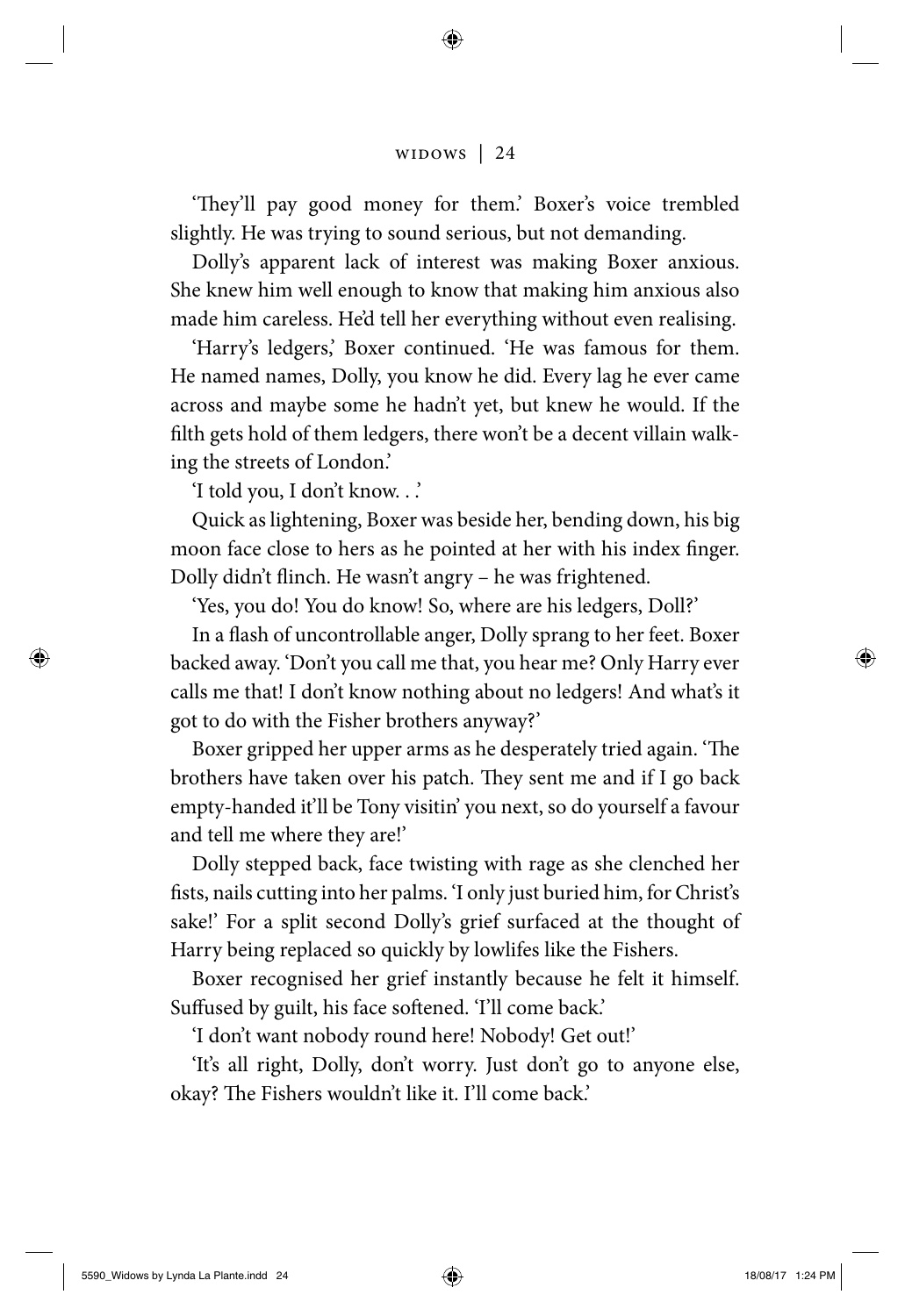'GET OUT . . . GO ON, GET OUT NOW, BOXER!' she shouted and hurled her glass at him. He ducked just in time and it shattered against the door. Raising his hands in surrender, he turned and made a hasty retreat.

As soon as the front door slammed, Dolly went over to the record player. As the heavy beautiful voice of Kathleen Ferrier filled the room, she felt her anger calm. She sang along to the record: *'What is life to me without thee? What is life if thou art dead* . . .' Suddenly she remembered the package that Eddie had given her before the funeral. Picking up her handbag, she tipped out the contents, dropping them on the floor in a jumbled mess. Dolly fell to her knees, scrambling to pick a piece of paper wrapped round a set of keys, hoping and wanting it to be a message from Harry. Quickly unwrapping the note, she instantly recognised Harry's neat writing.

#### *Bank vault – H. R. SMITH – PASSWORD – 'HUNGERFORD'. Sign in as Mrs H. R. SMITH*

There was more written below.

#### *Dear Doll,*

*Remember the day you signed at the bank with me for the deposit*  box? It's all yours, now. The keys are to the lock-up near Liverpool *Street. You'll find some things there, but you need to get rid of them.* 

*Harry*

Dolly knelt on her plush cream carpet with Wolf by her side and clutched the paper to her chest. She read and reread it, trying to make out when it was written. There was no date, no message of